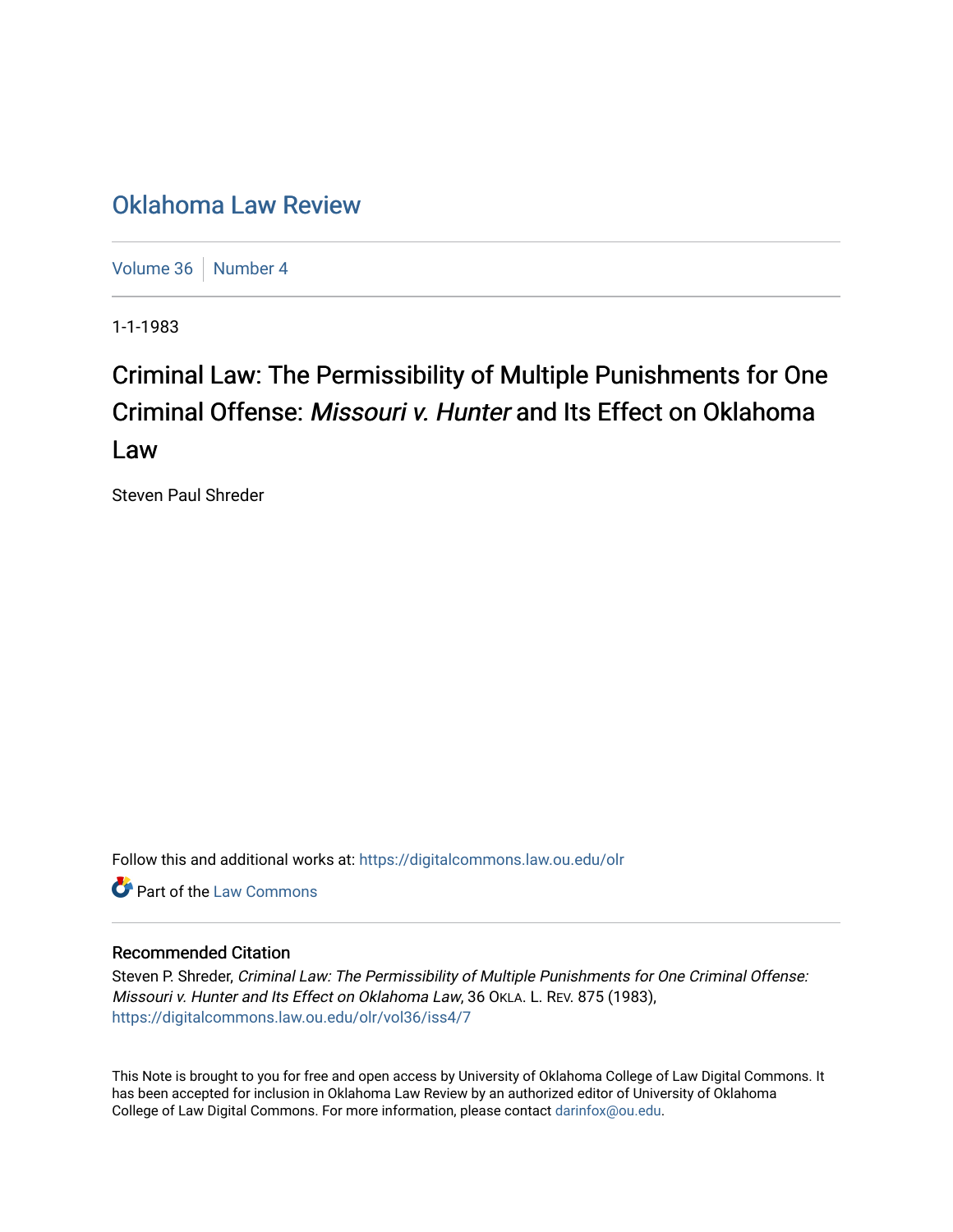## **NOTES**

## Criminal Law: The Permissibility of Multiple Punishments for One Criminal Offense: *Missouri v. Hunter* and Its Effect on Oklahoma Law

The fifth amendment to the Constitution of the United States provides in part, "[Nior shall any person be subject for the same offence to be twice put in jeopardy of life or limb . **. . ." '** This is the double jeopardy clause, made applicable to the states through the due process clause of the fourteenth amendment in *Benton v. Maryland*.<sup>2</sup> Although the language seems clear enough, this particular passage in the fifth amendment has spawned a wealth of confusing case law, which has been described aptly as a "veritable Sargasso Sea which could not fail to challenge the most intrepid judicial navigator."<sup>3</sup> In at least one area, however, clarity has been achieved by the United States Supreme Court's decision in *Missouri v. Hunter,<sup>4</sup>*although at substantial cost to the protection afforded an accused by the double jeopardy clause.

In *Hunter,* the Court addressed the specific issue of: "[W]hether the prosecution and conviction of a criminal defendant in a single trial on both a charge of 'armed criminal action' and a charge of first degree robbery-the underlying felony—violates the Double Jeopardy Clause of the Fifth Amendment."<sup>5</sup> Prior to *Hunter*, the answer to this question was unclear. Language in various opinions suggested that such an issue must be answered in the affirmative because conviction and punishment under two statutes that proscribe the single act committed **by** an accused was forbidden **by** the double jeopardy clause.<sup>6</sup> Other opinions included dicta indicating that such cumulative punishments would be permissible.<sup>7</sup>In *Hunter,* however, the Court unequivocally adopted the position that such multiple convictions and

**1.** U.S. **CoNsr.** amend. V.

2. 395 U.S. 784 (1969).

3. Albernaz v. United States, 450 U.S. **333,** 343 (1981). *See also* Burks v. United States, 437 U.S. 1, 9 (1978) ("Our holdings on this subject 'can hardly be characterized as models of consistency and clarity'.").

4. 103 S.Ct. 673 (1983).

*5. Id.* at 675.

*6. See, e.g.,* North Carolina v. Pearce, 395 U.S. 711, 717 (1969) ("And it [the double jeopardy clause] protects against multiple punishments for the same offense.").

*7. See, e.g.,* Albernaz v. United States, 450 U.S. 333, 344 (1981) ("Thus, the question of what punishments are constitutionally permissible is not different from the question of what punishment the Legislative Branch intended to be imposed."). Under this language, statutory authorization for multiple punishment presumably meets no double jeopardy bar.

875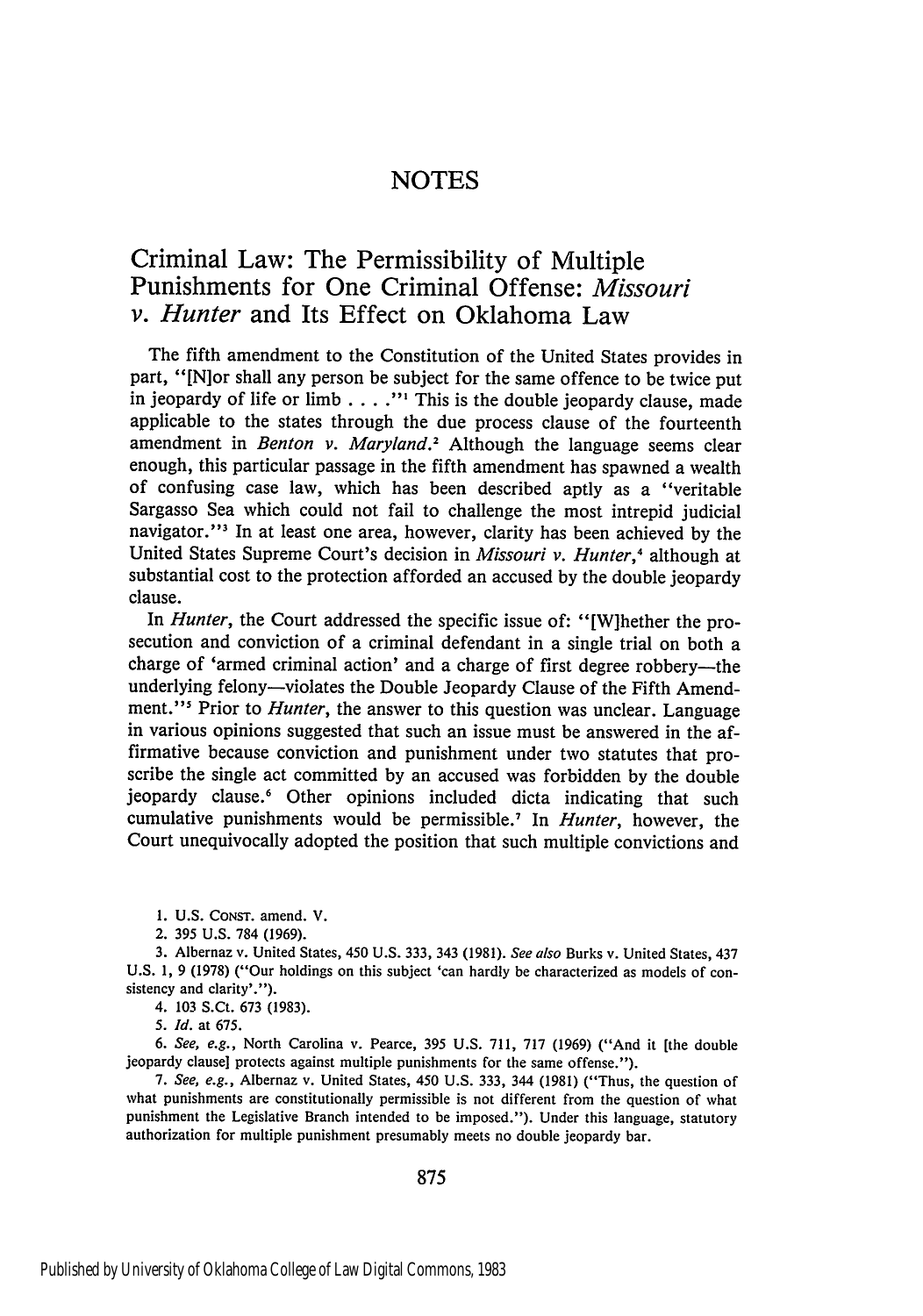punishments for one single act are not barred **by** the double jeopardy clause and are thus constitutionally permissible where a statutory scheme authorizes this procedure.<sup>8</sup>

This note will attempt to evaluate the decision in *Hunter* in several ways. It will begin with an examination of the historical development of the double jeopardy clause and decisions thereunder. The Court's opinion in *Hunter* will then be considered in light of those previous decisions, and pertinent criticisms will be voiced. Finally, Oklahoma law will be examined in an effort to determine what effect, if any, *Hunter* may have on double jeopardy jurisprudence in this state.

#### *The Road to Hunter*

The question of whether cumulative punishments for a single criminal offense are permissible under the double jeopardy clause is at first a problem of constitutional construction. The wording of the clause is unclear because nothing in it defines what is meant by being "twice put in jeopardy" for one offense. On its face, the clause would not necessarily prevent either multiple prosecutions or punishments. Therefore, if the wording of the double jeopardy clause is unclear, determining the intent of the Framers of the Constitution should provide a better understanding of the protection contemplated by the clause.

The initial version of the double jeopardy clause was proposed by James Madison and submitted to the First Congress. Its wording was much like that of the proposal finally adopted: "No person shall be subject, except in cases of impeachment, to *more than one punishment or trial* for the same offense . **. . ."9** Obviously, Madison intended that prosecutions and punishments were to be treated as functional equivalents for purposes of double jeopardy."° Thus, it would be a violation of the clause to punish more than once as well as to prosecute more than once. Several objections were raised to Madison's proposal because some representatives feared that his language might prevent a defendant from seeking a new trial after conviction." The language of the present double jeopardy clause was submitted to ensure that a defendant could indeed seek a new trial.<sup>12</sup> However, the change in wording was not intended to alter the ban against multiple punishments, and the protection afforded by the clause as contemplated by Madison was thought to be included under the new wording." Although initially the expansive wording of Madison's proposal appeared to offer more protection than the final dou-

8. Missouri v. Hunter, 103 S.Ct. 673, 679 (1983).

**9.** 1 **ANNALS** OF CONGRESS **753 (1789)** (emphasis added).

10. This is particularly interesting in light of Justice Marshall's objection that *Hunter* mandates prohibition against multiple prosecutions but not against multiple punishments. *Hunter,* 103 S.Ct. at 679 (Marshall, J., dissenting).

11. **1** ANNALS OF CONGRESS 753 (1789).

13. Sigler, *A History of Double Jeopardy,* 7 Am. J. **LEGAL** HISTORY 283, 304-06 (1963).

<sup>12.</sup> *Id.*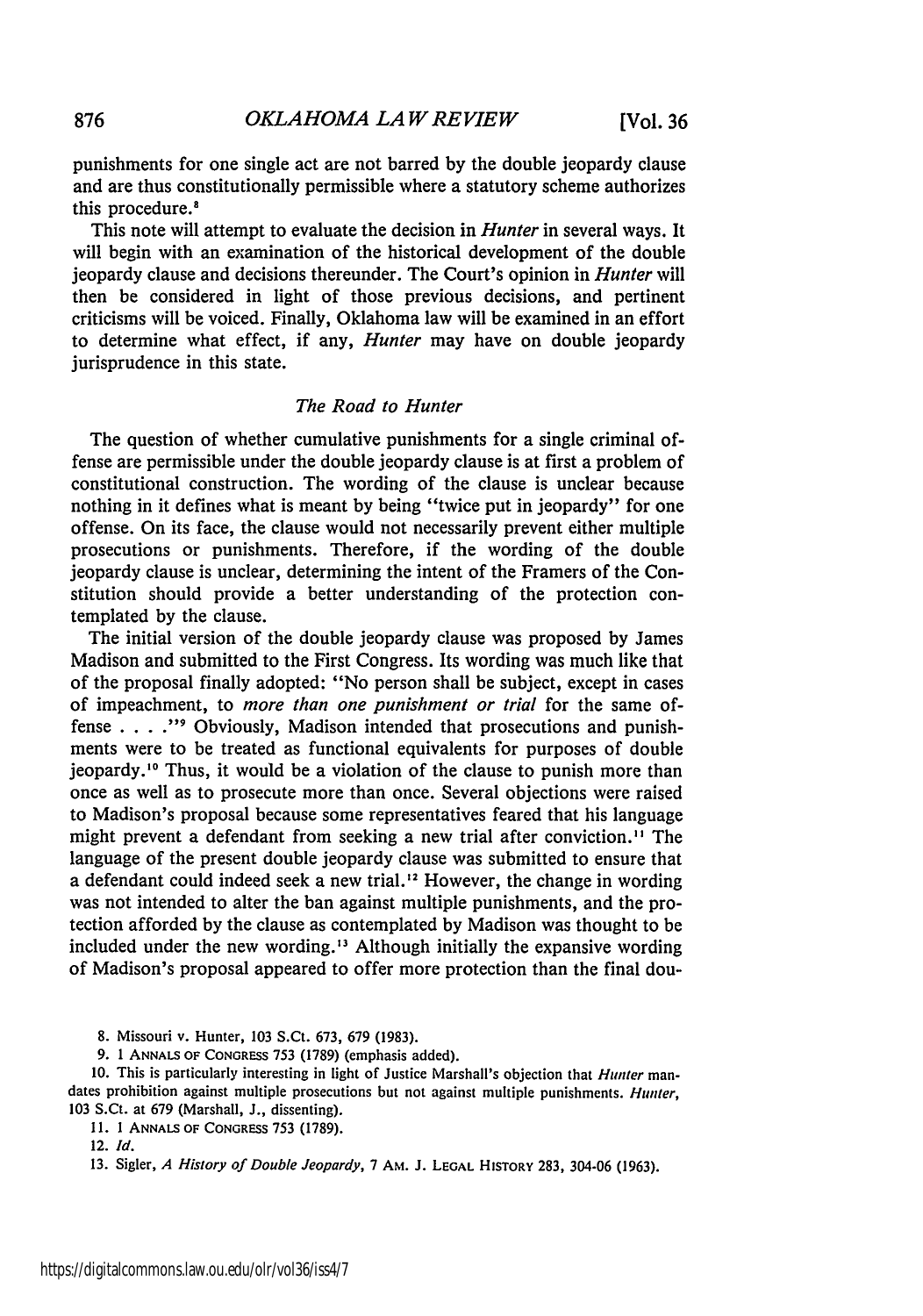ble jeopardy clause language, the Framers nevertheless intended that the clause would prohibit multiple punishments for a single criminal offense.<sup>14</sup> The double jeopardy clause is therefore implicated by the issue of whether cumulative punishments are permissible.<sup>15</sup>

The Supreme Court recognized the prohibition against multiple punishments for a single offense at a very early date. In *Exparte Lange,'<sup>6</sup>*the defendant was convicted for one offense punishable by fine or imprisonment. The defendant was sentenced to pay a fine *and* to be imprisoned. In determining the proper disposition of the case, the Court announced the protection afforded by the double jeopardy clause:

For of what avail is the constitutional protection against more than one trial if there can be any number of sentences pronounced on the same verdict? Why is it that, having once been tried and found guilty, he can never be tried again for that offence? Manifestly it is not the danger or jeopardy of being a second time found guilty. It is the punishment that would legally follow the second conviction which is the real danger guarded against by the Constitution. **'"**

Clearly, the Court in *Lange* considered the multiple punishment issue as one most vital to the defendant. Thus, the Court held that the double jeopardy clause was intended to prohibit more than multiple prosecutions: "The argument seems to us irresistible, and we do not doubt that the Constitution was designed as much to prevent the criminal from being twice punished for the same offence as from being twice tried for it."<sup>18</sup> Lange followed quite closely in the tradition of Madison's proposed double jeopardy clause because that case required a convicted defendant to be punished only once.<sup>19</sup>

The problem with the wording of the double jeopardy clause was not whether multiple punishments were permissible but rather the meaning of the word "offence." A criminal act might well constitute more than one offense for purposes of the clause. Thus, the issue of whether multiple punishments are permissible is related closely to the question of whether a single criminal act might amount to two or more offenses.

15. This historical analysis has often been observed by the Court. See, e.g., Tibbs v. Florida, 457 U.S. 31, 40 n.14 (1982); United States v. Wilson, 420 U.S. 332, 340-42 **(1975);** North Carolina v. Pearce, 395 U.S. 711, 729 (1969) (Douglas, J., concurring).

16. 85 U.S. (18 Wall.) 163 (1873).

17. Id. at 173.

18. **Id.**

19. More recent decisions indicate this same proposition, i.e., one punishment for a single offense. See, e.g., North Carolina v. Pearce, 395 U.S. 711, 717 (1969). Cf. United States v. Wilson, 420 U.S. 332, 344 **(1975)** ("By contrast, where there is no threat of either multiple punishment or successive prosecutions, the Double Jeopardy Clause is not offended.").

<sup>14.</sup> The Supreme Court recognized early on that the double jeopardy clause was designed to prevent an accused from running the risk of "double punishment." *See* United States v. Ewell, 383 U.S. 116, 124 (1966).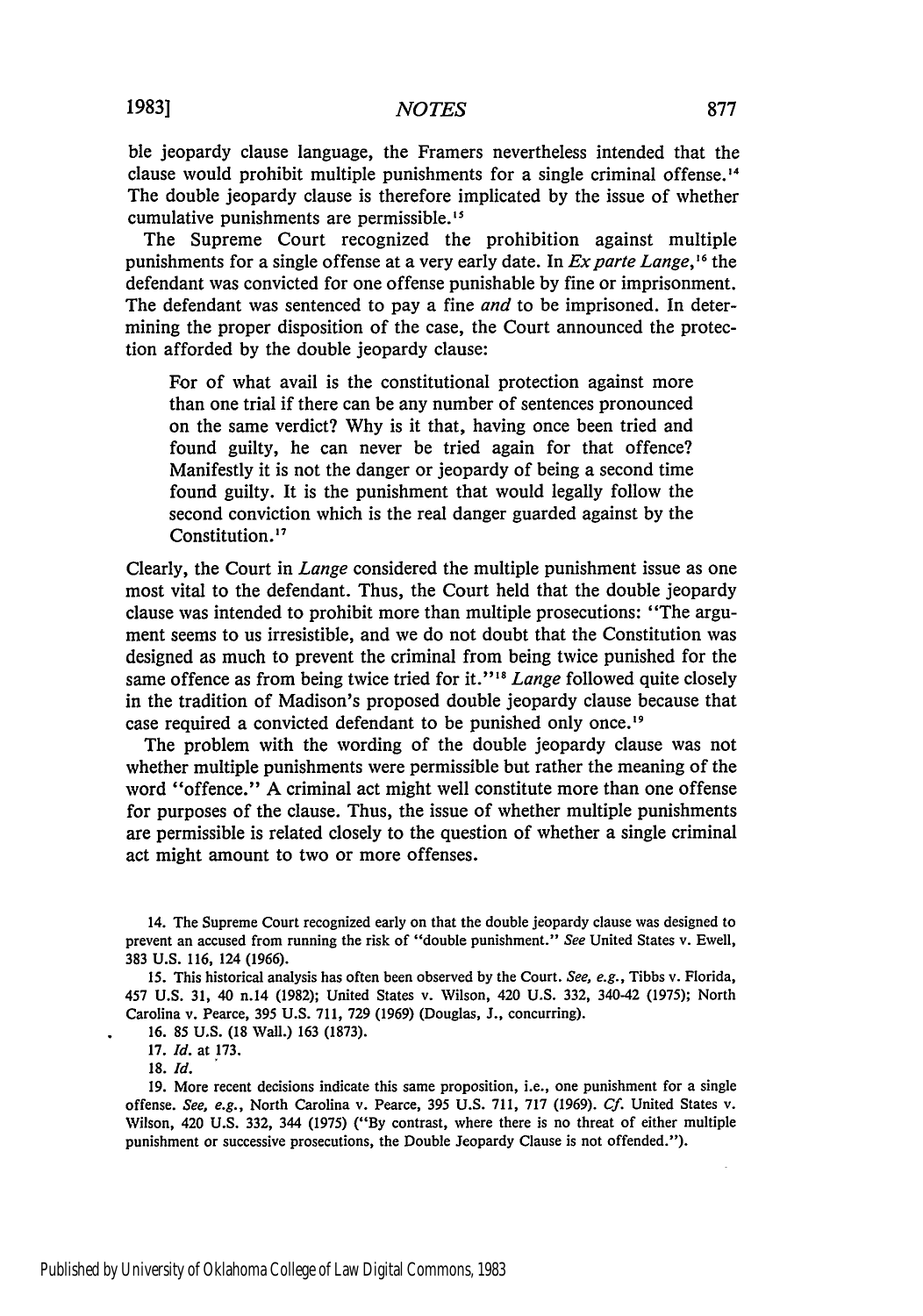In *Blockburger v. United States,2<sup>0</sup>*the Supreme Court established the test to determine whether a single criminal act might constitute more than one offense. Recognizing that a legislature ordinarily does not intend to punish the same act under two statutes, the Court devised a rule of construction to determine when an act could be punished under more than one statute: "The applicable rule is that where the same act or transaction constitutes a violation of two distinct statutory provisions, the test to be applied to determine whether there are two offenses or only one, is whether each provision requires proof of a fact which the other does not."<sup>21</sup> Thus, the act would be but one offense where both statutes required the same set of facts to constitute the crime, but where one statute required facts not needed to prove the other, the criminal act would constitute two offenses.

The problem with the *Blockburger* test is that consistently it has been held to be one of statutory construction rather than a constitutional rule.<sup>22</sup> Presumably, this is because the rule was developed only to address the question of how many times the legislature intended to prosecute a single act. Thus, the rule was developed only to divine legislative intent from the structure of the overlapping statutes.

If *Blockburger* were deemed a constitutional rule, multiple punishments would be prohibited by the double jeopardy clause whenever the test for more than one offense could not be met.<sup>23</sup> However, since *Blockburger* is used only for statutory construction, it might be constitutionally permissible to punish a defendant under more than one statute even though *Blockburger* would define only one offense.

Dicta in recent cases prior to *Hunter* suggested that acts that constituted but one offense under *Blockburger* might be punishable under more than one statute. In *Whalen v. United States,24* the Court considered the question of whether an accused might be convicted of rape and felony murder based on the rape. Because a conviction for rape required no facts that a conviction for felony murder in the commission of rape did not require, the act was but one offense under *Blockburger,25* and the judgment of conviction was reversed.<sup>26</sup>

The Court in *Whalen* suggested that the defendant could have been punished under both statutes despite the result under *Blockburger.* In fact, the Court in dicta implied that such multiple punishment might be permissible. "And where the offenses are the same under that test, cumulative sentences are not permitted, unless elsewhere specially authorized by Congress."<sup>27</sup> The Court

22. *See, e.g.,* Albernaz v. United States, 450 U.S. 333, 337 (1981); Whalen v. United States, 445 U.S. 684, 691 (1980).

23. Simpson v. United States, 435 U.S. 6, 11 (1978).

24. 445 U.S. 684 (1980).

25. *Id.* at 694.

26. *Id.* at 695.

27. *Id.* at 693.

<sup>20. 284</sup> U.S. 299 (1932).

<sup>21.</sup> *Id.* at 304, citing Gavieres v. United States, 220 U.S. 338, 342 (1911).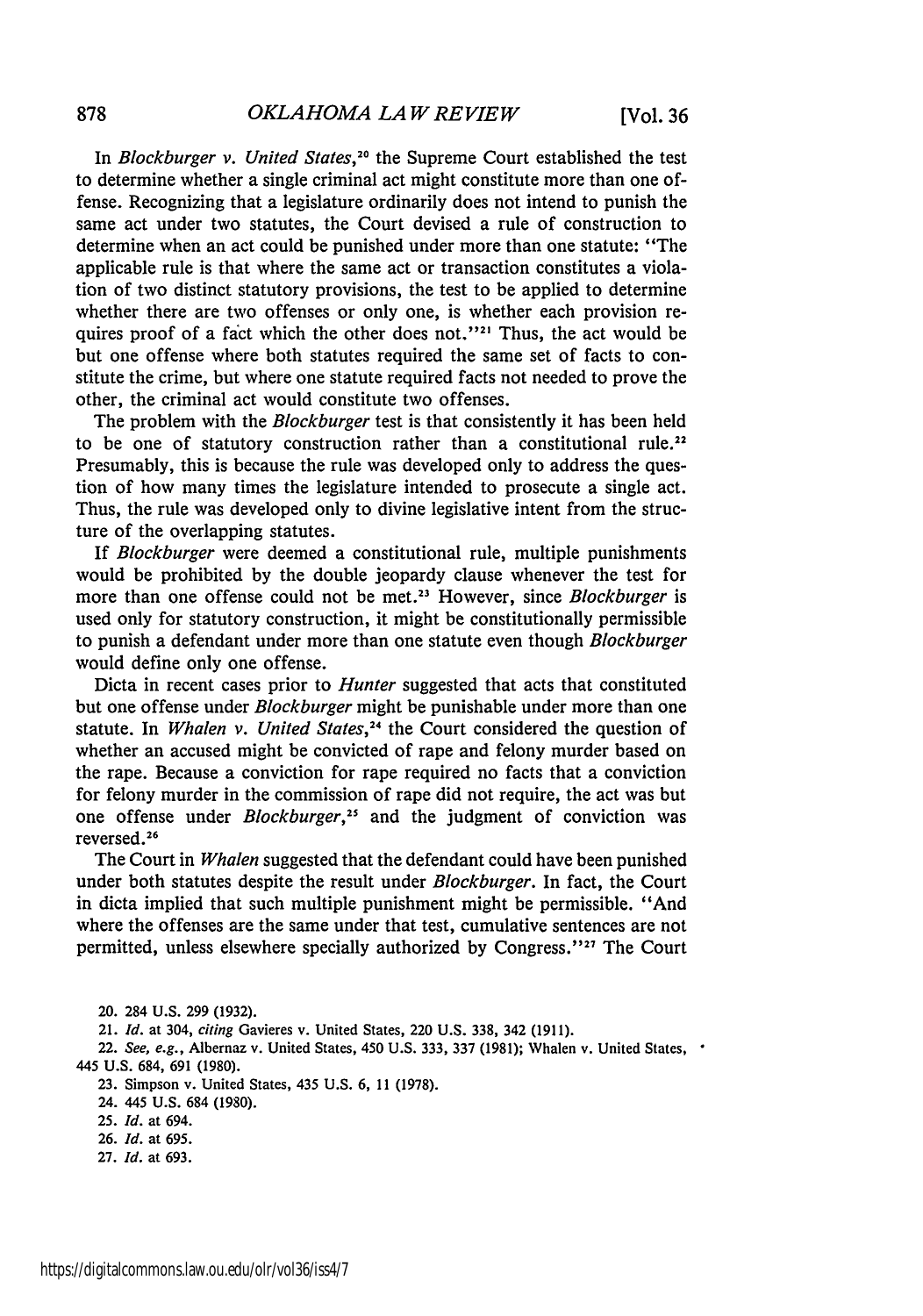appears to indicate that the double jeopardy clause would not prevent multiple punishments where Congress explicitly authorized them, despite the fact that there was but one offense under *Blockburger.*

In *Albernaz v. United States,28* the Supreme Court further reinforced this incongruous result. In *Albernaz,* the defendant was convicted for conspiracy to import marijuana and conspiracy to distribute marijuana.<sup>29</sup> Both convictions arose out of the same criminal act, the act of conspiracy. However, the Court found that the act constituted two offenses under *Blockburger,* and concluded that punishment under both statutes was permissible.<sup>30</sup>

The Court did not rest at a disposition of the case under *Blockburger,* but said that had there been but one offense under that test, multiple punishments would still have been permissible. The *Albernaz* Court cited *Whalen* for the following proposition: "[T]he question whether punishments imposed by a court after a defendant's conviction upon criminal charges are unconstitutionally multiple cannot be resolved without determining what punishments the Legislative Branch has authorized."<sup>31</sup> The Court then cited dicta from *Brown v. Ohio<sup>32</sup> :* "Where consecutive sentences are imposed at a single criminal trial, the role of the constitutional guarantee is limited to assuring that the court does not exceed its legislative authorization by imposing multiple punishments for the same offense."<sup>33</sup> Reasoning that *Brown* defined the constitutional restriction as no more narrow than legislative intent and authorization, the Court in *Albernaz* then concluded: "Thus, the question of what punishments are constitutionally permissible is not different from the question of what punishment the Legislative Branch intended to be imposed."<sup>34</sup>

Thus, the *Albernaz* Court rejected the notion that the double jeopardy clause prohibited cumulative punishments for a single offense. "The Blockburger test is a 'rule of statutory construction', and because it serves as a means of discerning congressional purpose the rule should not be controlling where, for example, there is a clear indication of contrary legislative intent."<sup>35</sup> The precedential value of this language was questionable prior to *Hunter* because *Albernaz* had been decided under *Blockburger* and further discussion of constitutional issues was clearly dicta.<sup>36</sup> Justice Stewart noted

31. *Id., citing Whalen,* 445 U.S. at 688.

32. 432 U.S. 161 (1977).

33. *Albernaz, 450* U.S. at 344, *citing* Brown v. Ohio, 432 U.S. 161, 165 (1977).

34. 450 U.S. 333, 340 (1981).

**35.** *Id.* at 343 [citation omitted]. Thus, *Blockburger* is not held to be a constitutional rule because the underlying assumption is that a legislative body does not intend to punish under more than one statute. The test was devised to determine when the legislature would intend to punish under more than one statute.

**36.** "The definitive ultimate and penultimate sentences of *Albernaz* are dicta, unnecessary to reach the Court's conclusion in that case **....** Hunter v. State, 430 A.2d 476, 480 (Del. 1981).

<sup>28. 450</sup> U.S. 333 (1981).

<sup>29.</sup> **Id.** at 334.

**<sup>30.</sup>** *Id.* **at** 344.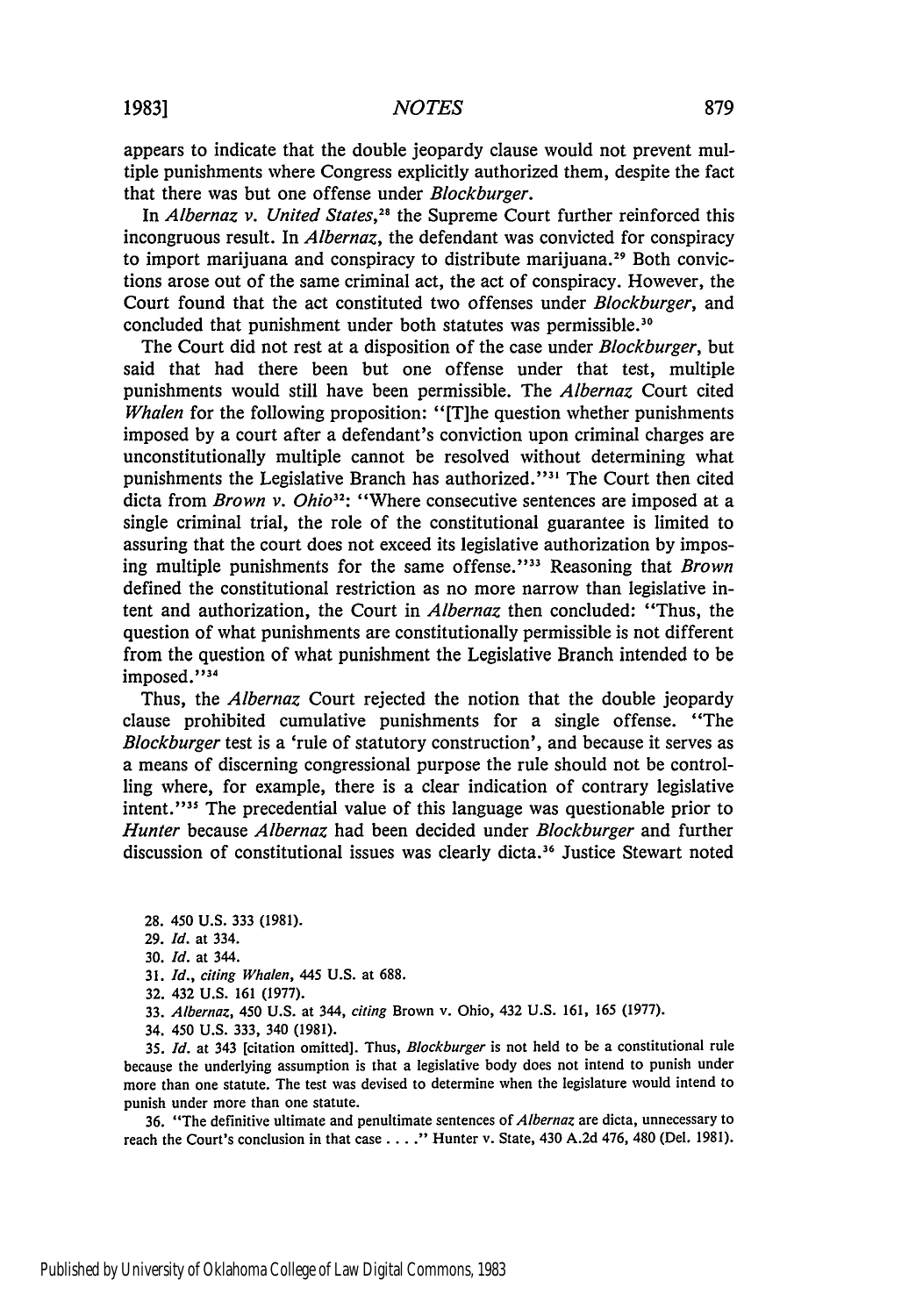**[Vol. 36**

this in his concurring opinion.<sup>37</sup> "These statements are supported by neither precedent nor reasoning and are unnecessary to reach the Court's conclusion."<sup>38</sup> Justice Stewart was concerned about the tenuous connection between the language in *Whalen* and that in *Albernaz*.<sup>39</sup> However, the questionable nature of the *Albernaz* dicta was brief. In *Hunter* the Court adopted the *Albernaz* position as its holding.

#### *The Hunter Decision*

The *Missouri v. Hunter* decision marked the end of a protracted battle between the United States Supreme Court and the Missouri Supreme Court. The Missouri legislature had enacted an "armed criminal action" statute, which provided in part:

[A]ny person who commits any felony under the laws of this state by, with, or through the use, assistance, or aid of a dangerous or deadly weapon is also guilty of the crime of armed criminal action and, upon conviction, shall be punished by imprisonment by the division of corrections for a term of not less than three years. The punishment imposed pursuant to this subsection shall be in addition to any punishment provided by law for the crime committed by, with, or through the use, assistance, or aid of a dangerous or deadly weapon.<sup>40</sup>

In *Sours v. State*,<sup>41</sup> the defendant was convicted of first degree robbery by means of a dangerous and deadly weapon and armed criminal action. The Missouri Supreme Court reversed the conviction for armed criminal action but affirmed the conviction for robbery because the two crimes were the same offense under *Blockburger.* Thus the multiple convictions violated the double jeopardy clause despite the presence of clear legislative authorization. On certiorari, the United States Supreme Court vacated and remanded for consideration in light of the *Whalen* decision.<sup>42</sup> On remand, the Missouri Supreme Court reaffirmed its position that the double jeopardy clause barred punishment under both statutes cumulatively.<sup>43</sup>

After *Sours,* the Missouri appellate court began reversing convictions under the armed criminal action statute. In many cases, the state of Missouri

37. Justice Stewart authored the opinion in *Whalen,* which seemed to imply the dicta in *Albernaz.* However, he concluded his *Albernaz* concurrence in a puzzling fashion, suggesting the *Blockburger* test was constitutionally linked. "No matter how clearly it spoke, Congress could not constitutionally provide for cumulative punishments unless each statutory offense required proof of a fact that the other did not, under the criterion of *Blockburger v. United States.* [Citations omitted.] 450 U.S. 333, 345 (1981).

38. 450 U.S. at 345.

39. *Id.*

40. Mo. REV. STAT. § 559.225 **(1979).**

41. 593 S.W.2d 208 (Mo.), *vacated sub nom.* Missouri v. Sours, 446 U.S. 962 (1980).

- 42. Missouri v. Sours, 446 U.S. 962 (1980).
- 43. Sours v. State, 603 S.W.2d 592 (Mo. 1980), *cert. denied,* 449 U.S. 1311 (1981).

880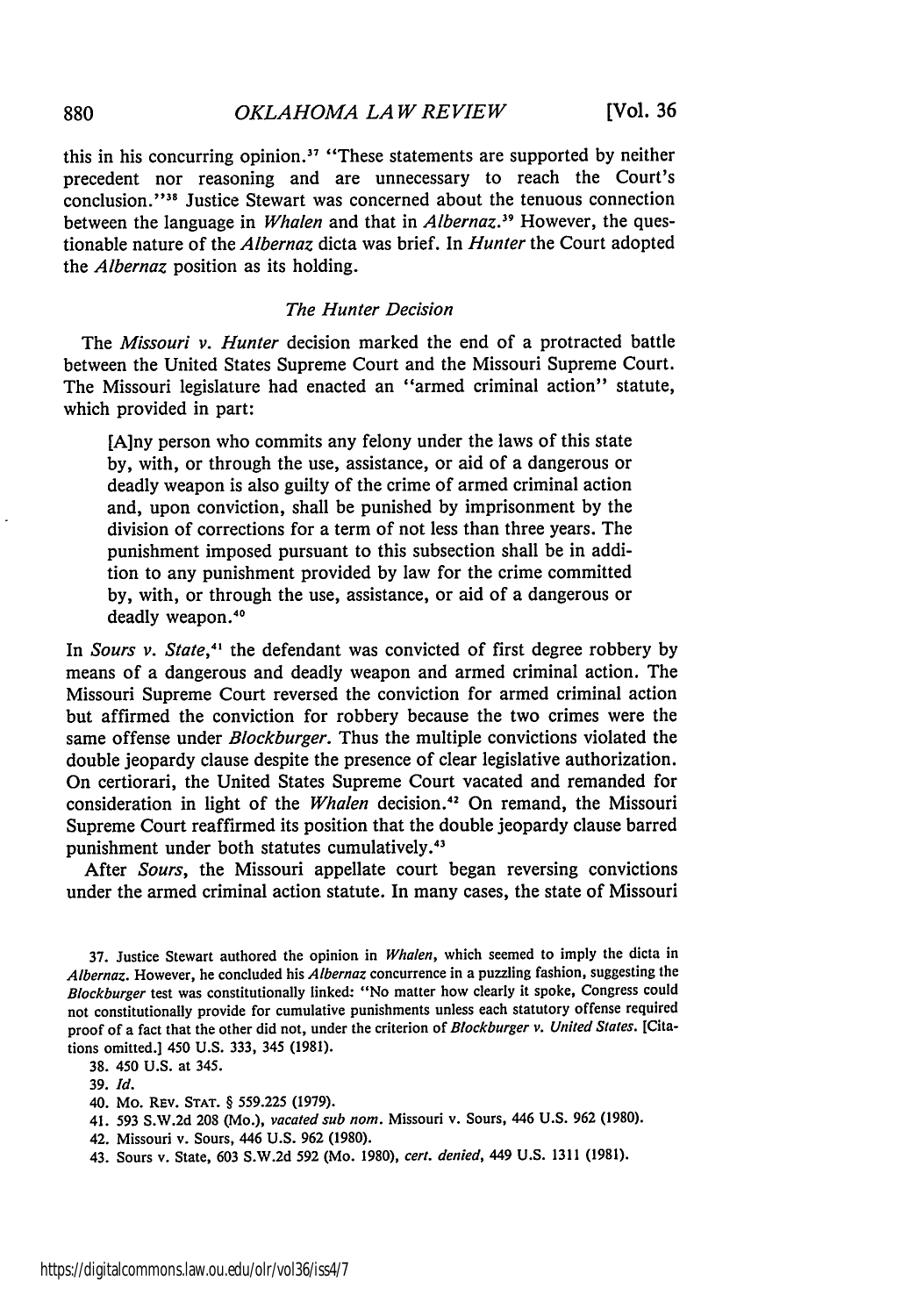applied for writs of certiorari, which the Supreme Court of the United States granted regularly, vacating and remanding for consideration in light of *Albernaz.<sup>44</sup>*The Missouri Supreme Court held fast, and language in *State v. Kane<sup>45</sup>* typified the position of that court: "It is our conclusion that in order to establish uniformity of sentencing in *Sours* type cases, the armed criminal action sentence should be reversed in all instances."<sup>46</sup> The Missouri court maintained the position that the statute, as enacted, violated the double jeopardy clause by prescribing multiple punishments for one criminal offense.<sup>47</sup>

The *Hunter* case reached the Supreme Court of the United States on certiorari in the heat of the battle with the Missouri Supreme Court. In *Hunter,* the defendant was convicted of first degree robbery and armed criminal action, but the Missouri appellate court set aside the armed criminal action conviction consistent with the Missouri Supreme Court's previous holdings.<sup>48</sup> The United States Supreme Court granted certiorari,<sup>49</sup> but this time declined to vacate and remand for further state court consideration.

The Court discussed *Whalen* and *Albernaz* and found those cases controlling on the issue in *Hunter*.<sup>50</sup> Albernaz had paved the way for multiple punishments for a single offense where a legislature so authorized, and the Court noted that the Missouri Supreme Court had found clear intent on the part of the legislature to punish under both statutes,<sup>51</sup> concluding

Where, as here, a legislature specifically authorizes cumulative punishment under two statutes, regardless of whether those two statutes proscribe the "same" conduct under *Blockburger, a* court's task of statutory construction is at an end and the prosecutor may seek and the trial court or jury may impose cumulative punishment under such statutes in a single trial.<sup>52</sup>

#### *Criticisms of Hunter*

#### *The Dissent*

The majority opinion in *Hunter* was met with dissent by Justice Marshall.<sup>53</sup> The dissenting opinion focused on the constitutional issue, asserting that the double jeopardy clause was indeed implicated in a cumulative punishment situation despite clear legislative intent that multiple punishments

*44. See* State v. Haggard, 619 S.W.2d 44, 49 n.2 (Mo. 1981).

45. 629 S.W.2d 372 (Mo. 1982), *vacated* 103 S.Ct. 1172 (1983).

46. 629 S.W.2d at 377.

47. The Missouri court suggested that the statute was constitutional when it was applied merely to enhance punishment, rather than to define a separate crime. *Id.*

- 48. State v. Hunter, 622 S.W.2d 374 (Mo. App. 1981), *vacated* 103 S.Ct. 673 (1983).
- 49. 103 S.Ct. 218 (1982).
- *50.* 103 S.Ct. at 678-679.
- *51. Id.* at 679.
- **52.** *Id.*
- **53.** Justice Stevens joined Justice Marshall's dissenting opinion. *Id.*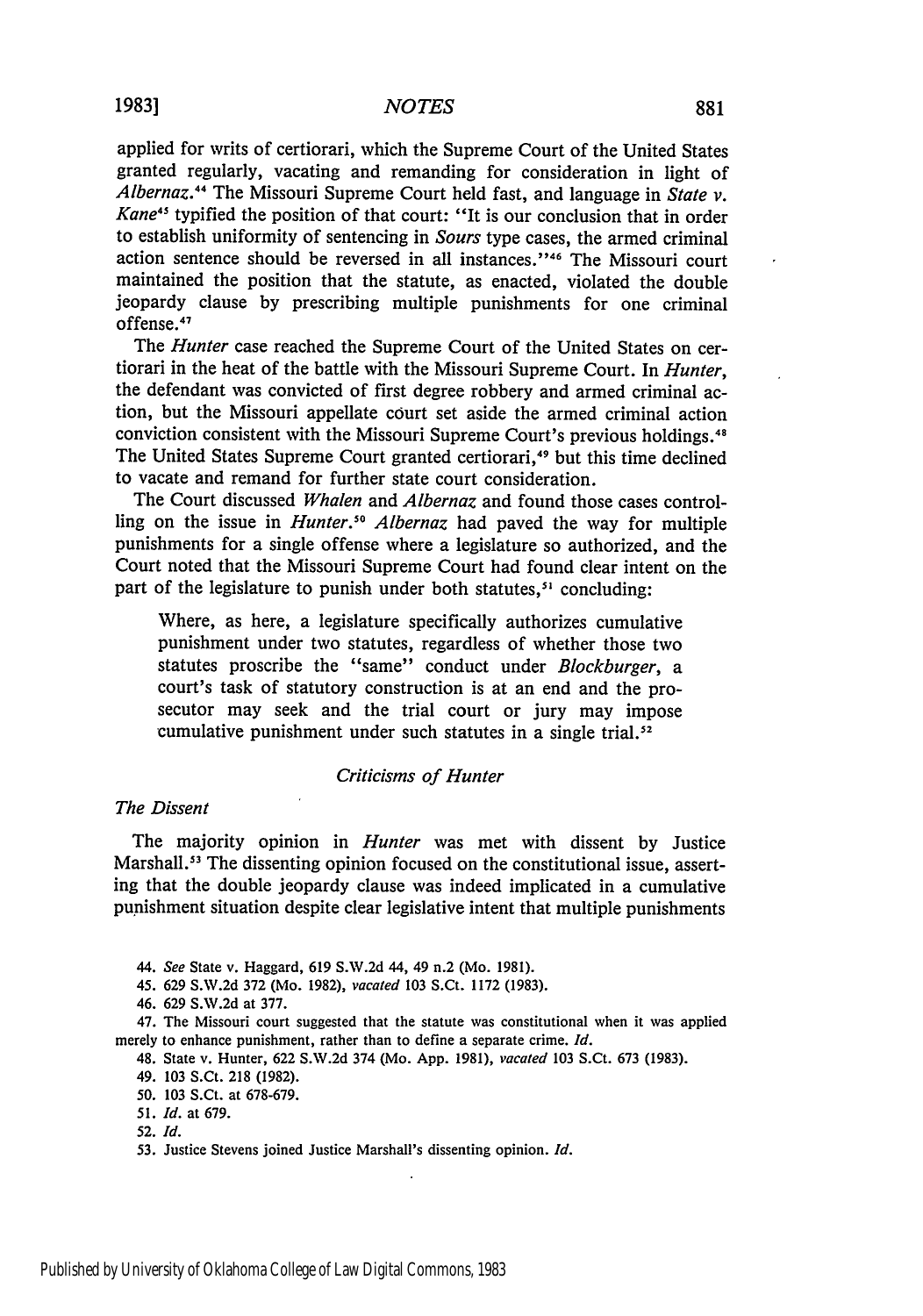should be imposed. Justice Marshall noted the incongruous result that would be reached under *Hunter:* "I do not believe that the phrase 'the same offence' should be interpreted to mean one thing for the purposes of the prohibition against multiple prosecutions and something else for the purposes of the prohibition against punishment."<sup>54</sup>

Justice Marshall stated several reasons why this result was possible under *Hunter*. At the outset, he noted that armed criminal action and first degree robbery constituted the same offense under the *Blockburger* test because "[tlo punish respondent for first degree robbery, the State was not required to prove a single fact in addition to what it had to prove to punish him for armed criminal action."<sup>55</sup> As Marshall noted: "Respondent was thus punished twice for the elements of first-degree robbery: once when he was convicted and sentenced for that crime, and again when he was convicted and sentenced for armed criminal action."<sup>56</sup> This multiple punishment was in marked contrast to the fact that the defendant could not have been tried separately for these two charges.<sup>57</sup> Obviously, *Hunter* allowed this result because the double jeopardy clause was held not to affect what punishment could be imposed.

Justice Marshall recognized that a legislature had "wide latitude to define crimes and to prescribe the punishment for a given crime,"<sup>58</sup> but concluded that

the Constitution does not permit a State to punish as two crimes conduct that constitutes only one "offence" within the meaning of the Double Jeopardy Clause.<sup>59</sup> . . . If the Double Jeopardy Clause imposed no restrictions on a legislature's power to authorize multiple punishment, there would be no limit to the number of convictions that a State could obtain on the basis of the same act, state of mind, and result. A State would be free to create **...** a series of greater and lesser-included offenses, with the first crime a lesser-included offense of the second, the second a lesser-included offense of the third, and so on.<sup>60</sup> [Citation omitted.]

*54. Id.*

*55. Id.* at 680.

*56. Id.*

57. Harris v. Oklahoma, 433 U.S. 682 (1977); Brown v. Ohio, 432 U.S. 161 (1977). These cases prohibited a second prosecution on a lesser included offense of the crime for which a defendant was first convicted or acquitted, and also a second prosecution for the higher substantive offense after prior conviction or acquittal on the lesser included offense.

58. 103 S.Ct. at 680.

**59.** Justice Marshall regarded the *Blockburger* test as determinative of whether the punishments were for the same offense under the clause, a notion the majority had rejected in both *Albernaz* and *Hunter.* "IT]here is no more reason to treat the test as simply a rule of statutory construction in multiple punishment cases than there would be in multiple prosecution cases." *Id.* at 682.

60. *Id.* at 680.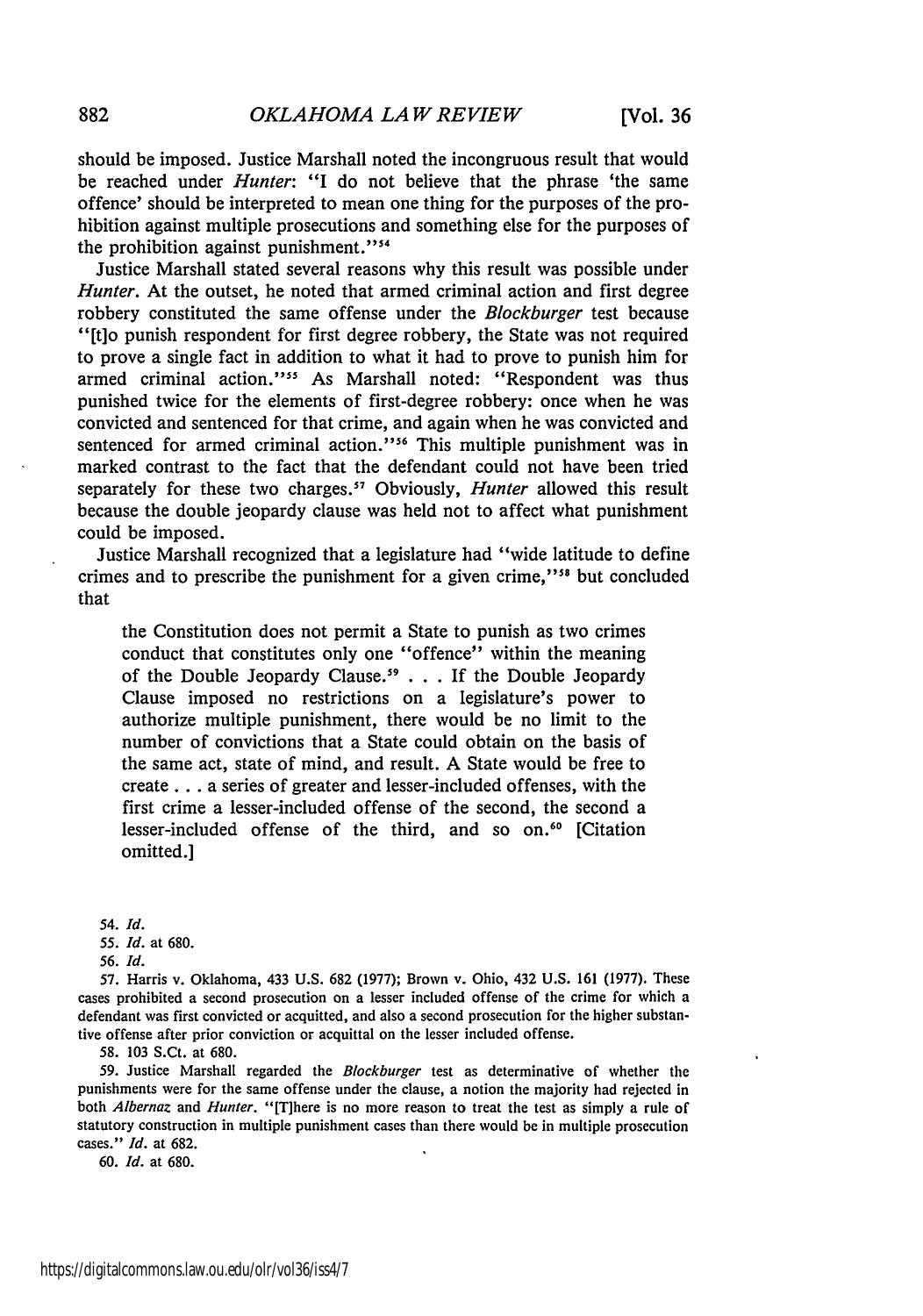#### *NOTES*

Justice Marshall's concern may be well warranted. In *Whalen* the Court decided that a defendant could not be convicted of both felony murder in the commission of rape and the lesser included offense of rape at the same trial.<sup>61</sup> However, the *Hunter* decision may now limit *Whalen* to its particular facts. Statutory law made clear that Congress did not intend to punish twice for offenses arising out of the "same transaction."<sup>62</sup> Thus, *Whalen* would control only cases where a legislature had expressly forbidden multiple punishments for a single act by way of charging some lesser included offenses as well. By contrast, *Hunter* purports to control where the legislature has expressed an intent to impose multiple punishments. The problem here is that statutory schemes that do not fall under *Whalen* or *Hunter* have no appropriate controlling authority if both cases are read literally. In cases such as these, the legislature may have enacted several statutes proscribing the same conduct, as in *Whalen,* but provided no legislative guide as to whether multiple punishment was intended. This is true with the typical series of substantive crimes and their lesser included offenses.

Prior to the *Hunter* decision, *Whalen,* clearly forbade convicting and punishing a defendant under a substantive offense and its lesser included offenses at the same trial. But *Whalen* dealt with a statutory scheme that prohibited multiple punishments. Even in that case, the dissent would have allowed punishment under both statutes despite the legislative intent because an appellate court had found that the legislature had intended to punish cumulatively.<sup>63</sup> Thus, the direction of the Court is obvious, and the trend is to permit multiple punishments in a growing number of cases. Justice Stewart noted the breadth of the jump from *Whalen* to *Albernaz* and *Hunter.*<sup>64</sup> The next logical move for the Court would be to permit multiple punishments where not forbidden by legislative intent. If this occurred, the defendant could be charged, tried, convicted, and punished for a substantive crime and its lesser included offense whenever legislative intent did not indicate that such was not permissible.<sup>65</sup>

Justice Marshall addressed the argument that imposition of two punishments was permissible under these circumstances because the state could have achieved the same result by merely enhancing the punishment for one substantive offense:

This argument incorrectly assumes that the total sentence imposed is all that matters, and that the number of convictions that can be obtained is of no relevance to the concerns underlying the Double Jeopardy Clause .**. .** .The very fact that the State could simply

**61.** Whalen v. United States, 445 U.S. 684, 694 (1980).

63. *Id.* at 707 (Rehnquist, J., dissenting).

64. *See* Justice Stewart's concurring opinion in Albernaz v. United States, 450 U.S. 333, 345 (1981).

65. This is true despite the fact that, as in *Hunter,* the state could not try the separate charges at different trials. See *supra* text accompanying note 54.

<sup>62.</sup> *Id.* at 691.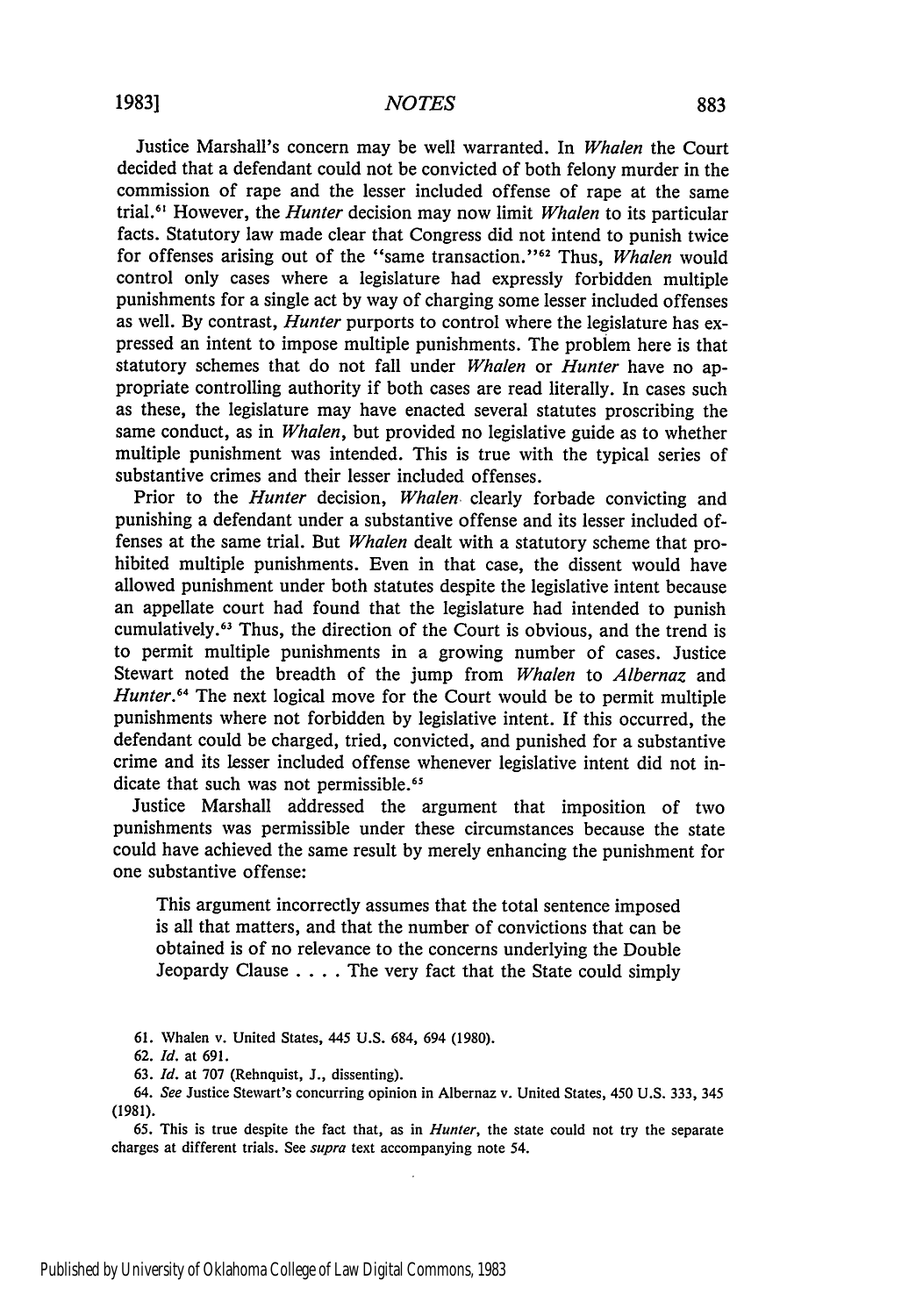convict a defendant such as respondent of one crime and impose an appropriate punishment for that crime demonstrates that it has no legitimate interest in seeking multiple **. . .** punishment."

Justice Marshall suggested that the multiple convictions were different from a single charge with harsher punishment for two reasons: each conviction has "collateral consequences,"<sup>67</sup> and the additional charges increase the likelihood that the defendant will be found guilty.<sup>68</sup>

Justice Marshall's criticisms are well taken. "The prosecution's ability to bring multiple charges increases the risk that the defendant will be convicted on one or more of those charges."<sup>69</sup> The Court has long recognized that the ability to convict on lesser included offenses aids a prosecutor. Thus, in *Beck v. Alabama,"'* the Court stated: "At common law the jury was permitted to find the defendant guilty of any lesser offense necessarily included in the offense charged. This rule originally developed as an aid to the prosecution in cases in which the proof failed to establish some element of the crime charged."<sup>11</sup> Similarly, in *Cichos v. Indiana*,<sup>72</sup> the advantages to the prosecution of possible conviction on lesser included offenses were discussed: "[lit [gives] the prosecution the advantage of offering the jury a choice-a situation which is apt to induce a doubtful jury to find the defendant guilty of the less serious offense rather than to continue [to debate as] to his innocence."<sup>73</sup> Thus, the extra charges permitted under *Hunter* merely because punishment is authorized violates a basic protection afforded by the double jeopardy clause-that the prosecutor may not procedurally enhance the'probability that the defendant will be convicted.<sup>74</sup> Since multiple charges permissible under *Hunter* present a far greater opportunity for conviction than a single charge, it is obvious that these procedures are not equivalent and that Justice Marshall recognized a valid distinction. <sup>7</sup><sup>5</sup>

66. 103 S.Ct. at 681-82. Justice Marshall finds the collateral consequences of multiple convictions to be an important factor. *Id.* at 681. However, Justice Brennan is on record as stating that the most important factor is indeed the time spent in punishment: "1 suggest that most defendants are more concerned with how much time they must spend in prison than with whether their record shows a conviction. United States v. DiFrancesco, 449 U.S. 117, 149 (1980)."

67. Such consequences might be civil disabilities, or differential treatment under a habitual offender statute. *Id.* at 681.

70. 447 U.S. 625 (1980).

71. **Id.** at 633.

72. 385 U.S. 76 (1965).

73. *Id.* at 81 (Fortas, J., dissenting from dismissal of certiorari). Justice Marshall took note of Cichos in his *Hunter* dissent. 103 S.Ct. at 681.

74. See, e.g., Arizona v. Washington, 434 U.S. 497, 504 (1978); Green v. United States, 355 U.S. 184, 188 (1957).

75. This analysis is not without problems, however. Under the typical procedure, lesser included offenses are often submitted to the jury even where the state is not seeking a conviction under more than one statute. Thus, the advantage contemplated by *Beck* and *Cichos* would often be present without the *Hunter* result.

**<sup>68.</sup>** *Id.*

<sup>69.</sup> **Id.**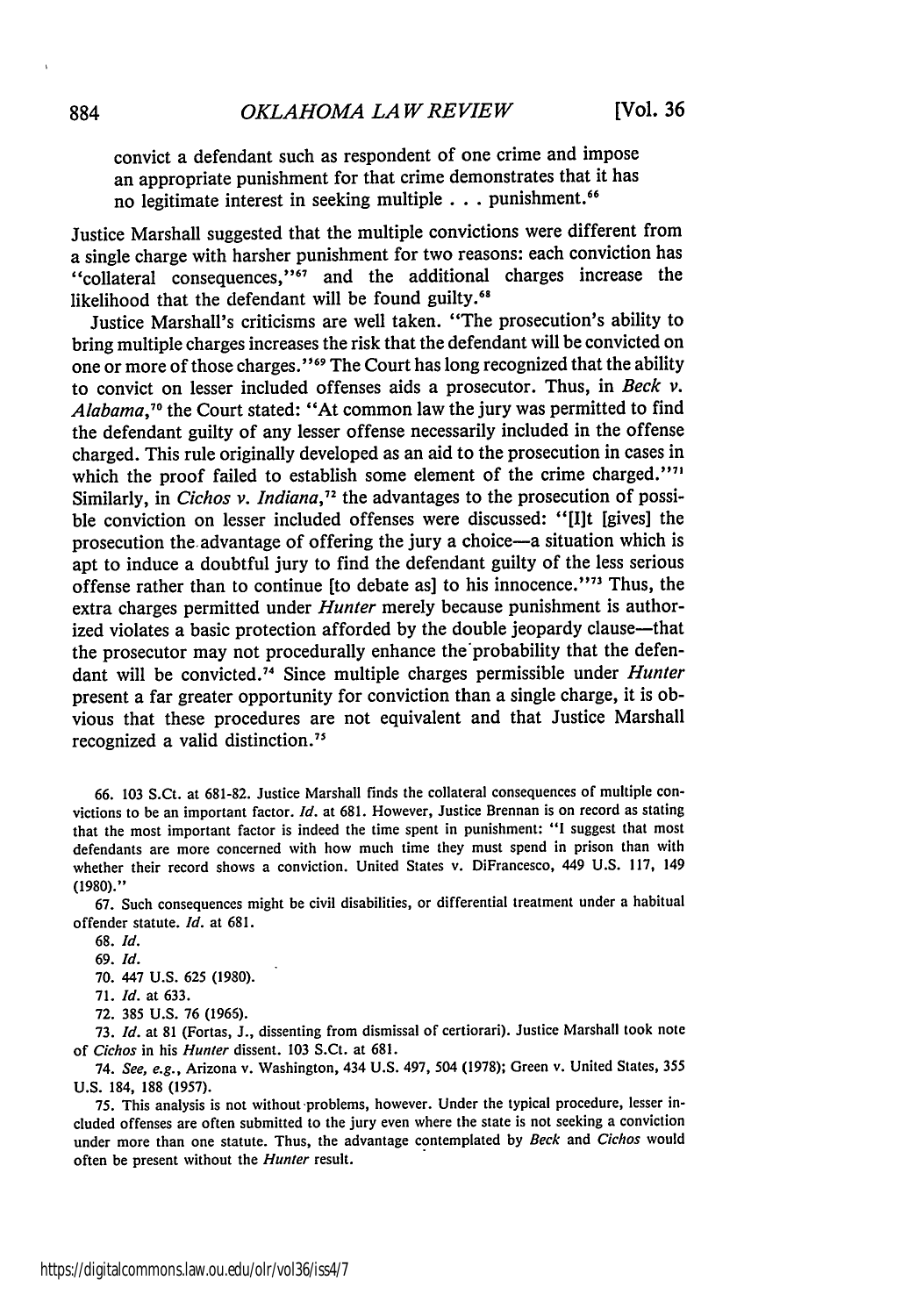#### *The Problem of Inconsistent Verdicts*

Another problem with the *Hunter* decision is that it may require a rethinking of the issue of inconsistent verdicts in criminal cases. The Court has held that verdicts need not be consistent to sustain convictions.<sup>76</sup> However, the cases so holding have always involved indictments or informations with multiple counts, and the inconsistency permitted **by** the Court was inconsistency between separate counts.<sup>77</sup> The Court never has addressed the issue of inconsistent verdicts in terms of the *Hunter* fact pattern, and thus inconsistent verdicts in these cases may merit different treatment.

Multicount indictments or informations involve charges that will be seperate offenses under *Blockburger.* Each count defines a crime punishable **by** statute, and each count is distinct from another count in that it requires different proof. Further, separate counts could be tried at separate trials in most states. Thus, inconsistent verdicts in this setting may reflect failure of proof or insufficiency of evidence as to one particular count and should not disturb the judgment of guilt on other counts.

Under the *Hunter* fact pattern, however, this is not the case. The two charges are the same offense under *Blockburger.* Here, inconsistent verdicts may assume a different meaning. An acquittal as to armed criminal action should logically be considered as an acquittal of the underlying felony of first degree robbery. In resolving factual issues, the jury could not conclude in any sensible manner that a person committed robbery with a firearm without finding him guilty of committing a felony with a firearm. One charge logical**ly** implies the other, and inconsistent verdicts in this type of situation are irreconcilable. Thus, the *Hunter* decision may necessitate a reconsideration of the policy of allowing inconsistent verdicts.<sup>78</sup>

#### *The Effect on Oklahoma Law*

The Oklahoma Statutes provide the authorization for multiple punishments with a statute much like Missouri's. Oklahoma's statute provides, in part:

Any person who, while committing or attempting to commit a felony, possesses a firearm or any other offensive weapon in such commission or attempt . **. .** . *in addition to the penalty provided*

**76.** *See, e.g.,* Hamling v. United States, 418 **U.S. 87, 101** (1974); United States v. Dotterweich, **320 U.S. 277, 279** (1943); Dunn v. United States, 2 4 **U.S. 390, 393 (1932).** *See generally* Trubitt, *Patchwork Verdicts, Different-Jurors Verdicts, and American Jury Theory: Whether Verdicts Are Invalidated by Juror Disagreement on Issues,* **36 OKLA.** L. REv. 473 (1983).

77. *See* Hamling v. United States, 418 U.S. 87, 101 (1974); United States v. Dotterweich, 320 U.S. 277, 279 (1943); Dunn v. United States, 284 U.S. 390, 393 (1932).

78. At least one court has concluded that inconsistent verdicts are never erroneous in criminal cases. In People v. Vaughn, 409 Mich. 463, 466, 295 N.W.2d 354, 355 (1980), the Supreme Court of Michigan concluded that inconsistent verdicts were permissible because of the "mercy dispensing power of the jury."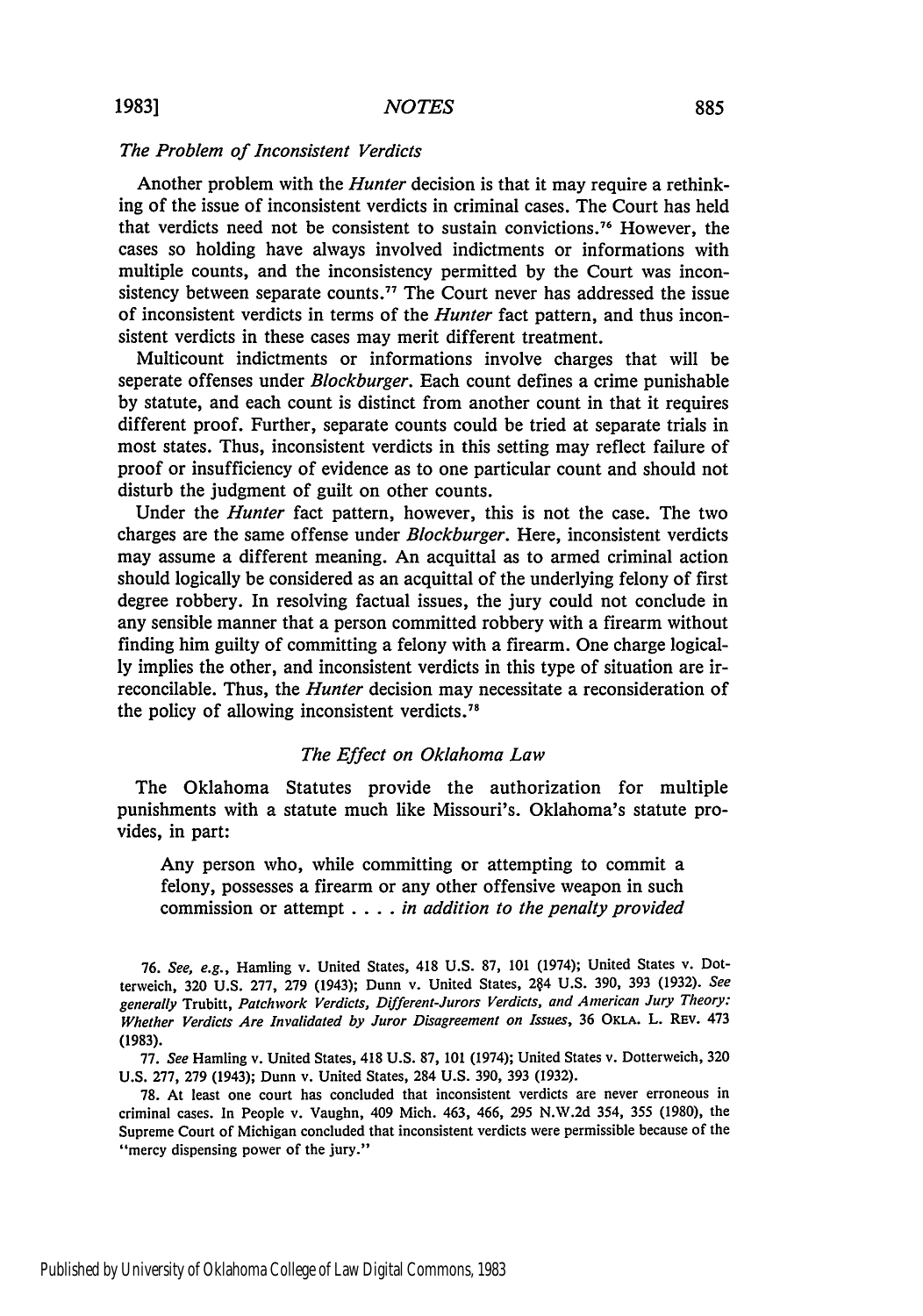*by the statute for the felony committed* or attempted, upon conviction shall be guilty of a felony for possessing such weapon or device, which shall be a separate offense, and shall be punishable by imprisonment **....** *19*

Thus, Oklahoma would seem at first glance to be subject to the *Hunter* decision because under *Hunter* multiple punishments would be permitted, given the statutory authorization. This may not be so, however, because there may be independent state grounds for ignoring *Hunter.* The Supreme Court of the United States has long held that it has no control over issues that are determined wholly on state grounds,<sup>80</sup> and has remanded cases repeatedly to state courts for a determination whether the decision was so based.<sup>81</sup> Therefore, if Oklahoma law forbids multiple punishments and state courts enforce this law, *Hunter* would have no effect on these state cases.

Initially, the question is one of state constitutional law. The Federal Constitution does not prohibit multiple punishments, but it is elementary that the state constitution can provide more protection than the federal.<sup>82</sup> Thus, if the Oklahoma constitution's double jeopardy clause confers more protection, *Hunter* would be inapplicable to criminal trials in this state.<sup>83</sup>

The Oklahoma constitution's provision which is analogous to the fifth amendment double jeopardy clause provides in part: "[N]or shall any person, after having been once acquitted by a jury, be again put in jeopardy of life or liberty for that of which he has been acquitted. Nor shall any person be twice put in jeopardy of life or liberty for the same offense."<sup>184</sup> Clearly, the language encompasses little more than the double jeopardy clause of the fifth amendment, despite some differences in wording. The first part of the Oklahoma clause is similar to the Missouri provision, which the Supreme Court rejected as a basis for the state court decision. The last sentence is only slightly different from the fifth amendment clause. Thus, the language seems to afford no greater double jeopardy protection that the fifth amendment double jeopardy clause.

The Oklahoma Court of Criminal Appeals has indicated that it construes the Oklahoma clause much the same as the Supreme Court of the United States construes the fifth amendment. In *Stockton v. State*,<sup>85</sup> the Court of Criminal Appeals announced that double jeopardy barred *multiple prosecutions* where the second prosecution required the same evidence that was necessary for the first prosecution to end in conviction. Thus, the Oklahoma court used a test similar to *Blockburger* to determine whether multiple prosecutions were permissible.

**79.** 21 OKLA. **STAT.** § 1287 (Supp. 1982) (emphasis added).

- **80.** Fox Film Corp. v. Muller, **296 U.S. 207 (1935).**
- 81. *See, e.g.,* California v. Krivda, 409 U.S. 33 (1972).
- 82. *See, e.g.,* Oregon v. Kennedy, 456 U.S. 667, 680-81 (1982) (Brennan, J., concurring).

83. The Court in *Hunter* noted that the Missouri decisions were based on the United States Constitution. **103** S.Ct. at **676 n.1.**

84. OKLA. **CONST.** art. **II,** § 21.

85. 509 **P.2d** 153 (Okla. Cr. **App. 1973).**